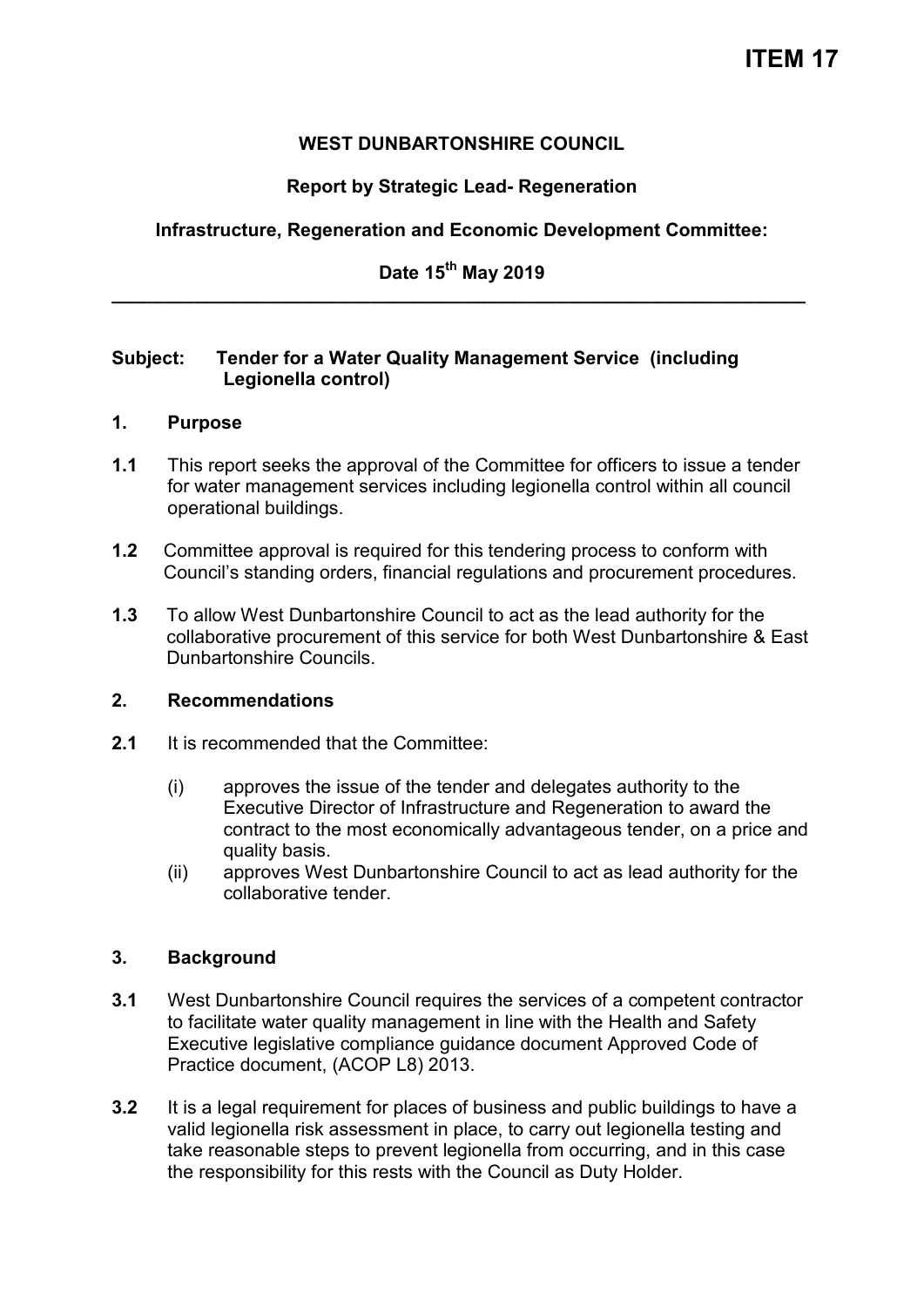**3.3** East Dunbartonshire Council's requirements and responsibilities match those of West Dunbartonshire Council's.

## **4. Main Issues**

- **4.1** The current arrangement is that works are being instructed through an existing contract which is due for renewal in September 2019.
- **4.2** The contractor visits every operational building 143 in total, to carry out monthly, six monthly and annual inspections in compliance with legislation.
- **4.3** Risk assessments have been provided as required by the incumbent contractor as part of the existing contract.
- **4.4** It is anticipated that the Council will collaborate with East Dunbartonshire Council in the procurement of a suitable contractor, but that separate contracting arrangements will then be entered into. Collaborating with East Dunbartonshire Council should make the combined requirements more attractive to the market and in return hopefully a more competitive response.
- **4.5** Collaboration with East Dunbartonshire Council and taking the role as lead authority demonstrates WDC's commitment to sharing best practice, pulling of resources and looking at ways of reducing overhead costs.
- **4.6** It is envisaged that there could be a reciprocal arrangement for future procurement activity, which would be beneficial to both authorities.

#### **5. People Implications**

**5.1** There are no people implications associated with this report.

#### **6. Financial Implications**

- **6.1** Budget provision of £100,000 exists within Central Repairs Account (CRA) for this service.
- **6.2** Having a contract in place for a period of 2 years with options to extend for another 1+1 years will facilitate controlled pricing which assists with on-going budgetary planning.

# **7. Risk Analysis**

**7.1** If the contract is not re-tendered the existing supplier will be able to provide the service, however, the prices will be subject to fluctuation. Having a contract in place enables the prices to be set for a fixed period and a formal price review mechanism to be put in place.